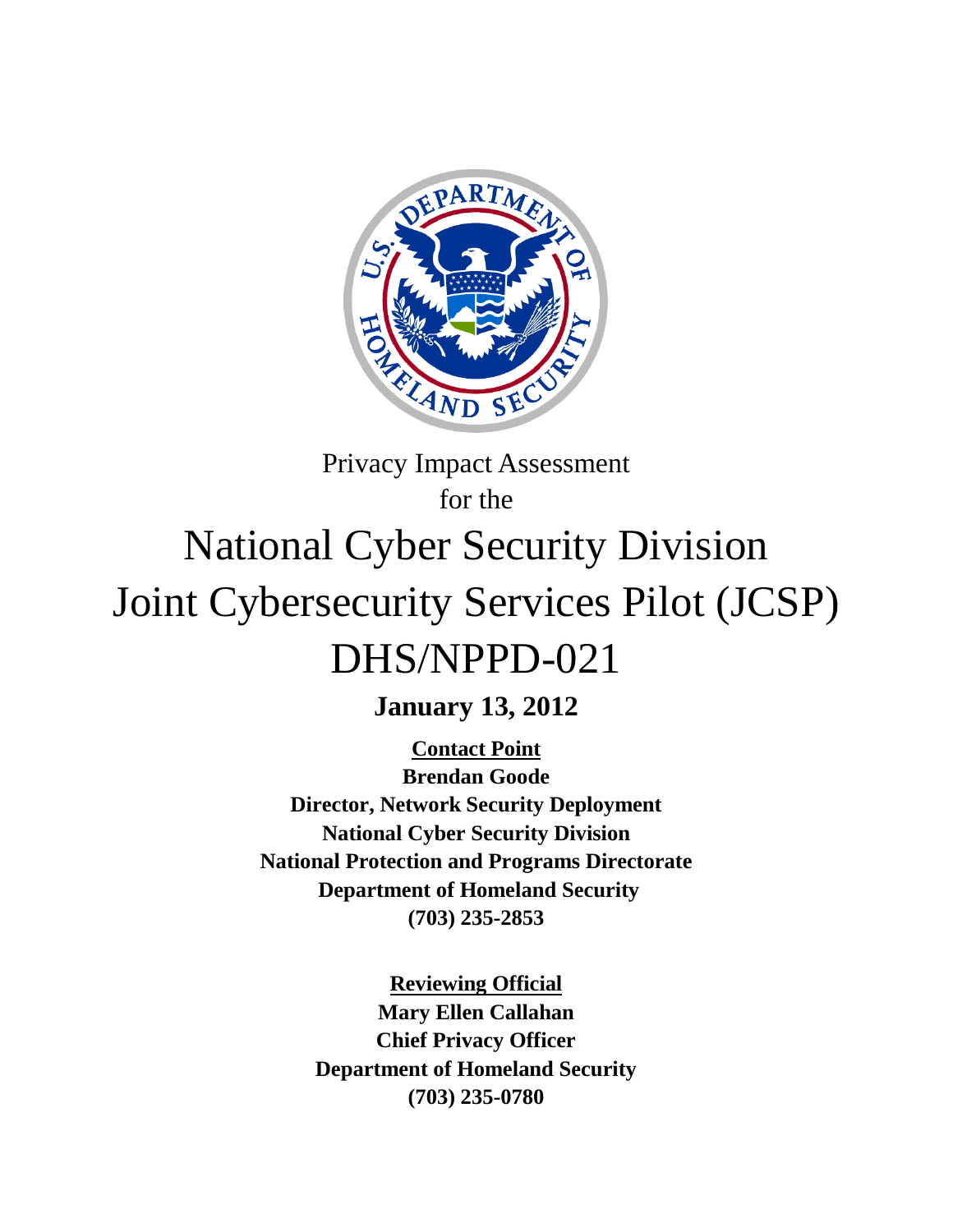

## **Abstract**

The Department of Homeland Security (DHS) and the Department of Defense (DoD) are jointly undertaking a proof of concept known as the Joint Cybersecurity Services Pilot (JCSP). The JCSP extends the existing operations of the Defense Industrial Base (DIB) Exploratory Cybersecurity Initiative (DIB Opt-In Pilot) and shifts the operational relationship with the CSPs in the pilot to DHS. The JCSP is part of overall efforts by DHS and DoD to enable the provision of cybersecurity capabilities enhanced by U.S. government information to protect critical infrastructure information systems and networks. The purpose of the JCSP is to enhance the cybersecurity of participating DIB critical infrastructure entities and to protect sensitive DoD information and DIB intellectual property that directly supports DoD missions or the development of DoD capabilities from unauthorized access, exfiltration, and exploitation. The National Protection and Programs Directorate (NPPD) is conducting this Privacy Impact Assessment (PIA) on behalf of DHS because some known or suspected cyber threat information shared under the JCSP may contain information that could be considered personally identifiable information (PII).

## **Overview**

The Joint Cybersecurity Services Pilot (JCSP) is being conducted pursuant to authority derived from the Homeland Security Act, including 6 U.S.C. §§ 121, 143; 10 U.S.C. § 2224; the Federal Information Security Management Act (FISMA), including 44 U.S.C. § 3544; Homeland Security Presidential Directive 7, *Critical Infrastructure Identification, Prioritization, and Protection*; and Homeland Security Presidential Directive 23, *Cybersecurity Policy*.

During the Defense Industrial Base (DIB) Exploratory Cybersecurity Initiative (DIB Opt-In Pilot),<sup>[1](#page-1-0)</sup> DoD shared classified indicators associated with cyber threat countermeasure<sup>[2](#page-1-1)</sup> capabilities directly with commercial service providers  $(CSPs)^3$  $(CSPs)^3$  in order to protect information on DIB company networks. The DIB Opt-In Pilot focused on two cyber threat countermeasures: 1) the ability to block Domain Network System (DNS) traffic to malicious domains (referred to as DNS Sinkholing), and 2) e-mail filtering that would include quarantining incoming infected messages. The JCSP seeks to build upon the DIB Opt-In Pilot and allow DHS, through the National Cyber Security Division (NCSD) U.S. Computer Emergency Readiness Team (US-CERT), to share indicators and other information about known or suspected cyber threats

<span id="page-1-0"></span><sup>&</sup>lt;sup>1</sup> The DoD DIB Opt-in Pilot leveraged the DoD DIB Cyber Security /Information Assurance Activities PIA (at [http://dodcio.defense.gov/docs/DIB%20CS-IA%20PIA\\_FINAL\\_signed\\_30jun2011\\_VMSS\\_GGMR\\_RC.pdf\)](http://dodcio.defense.gov/docs/DIB%20CS-IA%20PIA_FINAL_signed_30jun2011_VMSS_GGMR_RC.pdf) and established procedures and agreements with DIB participants.

<span id="page-1-1"></span> $2$  A countermeasure is an action, process, device, or system that can prevent, or mitigate the effects of, threats to a computer, server or network.

<span id="page-1-2"></span><sup>&</sup>lt;sup>3</sup> The term Commercial Service Providers, or CSP, refers to internet, network and communications providers.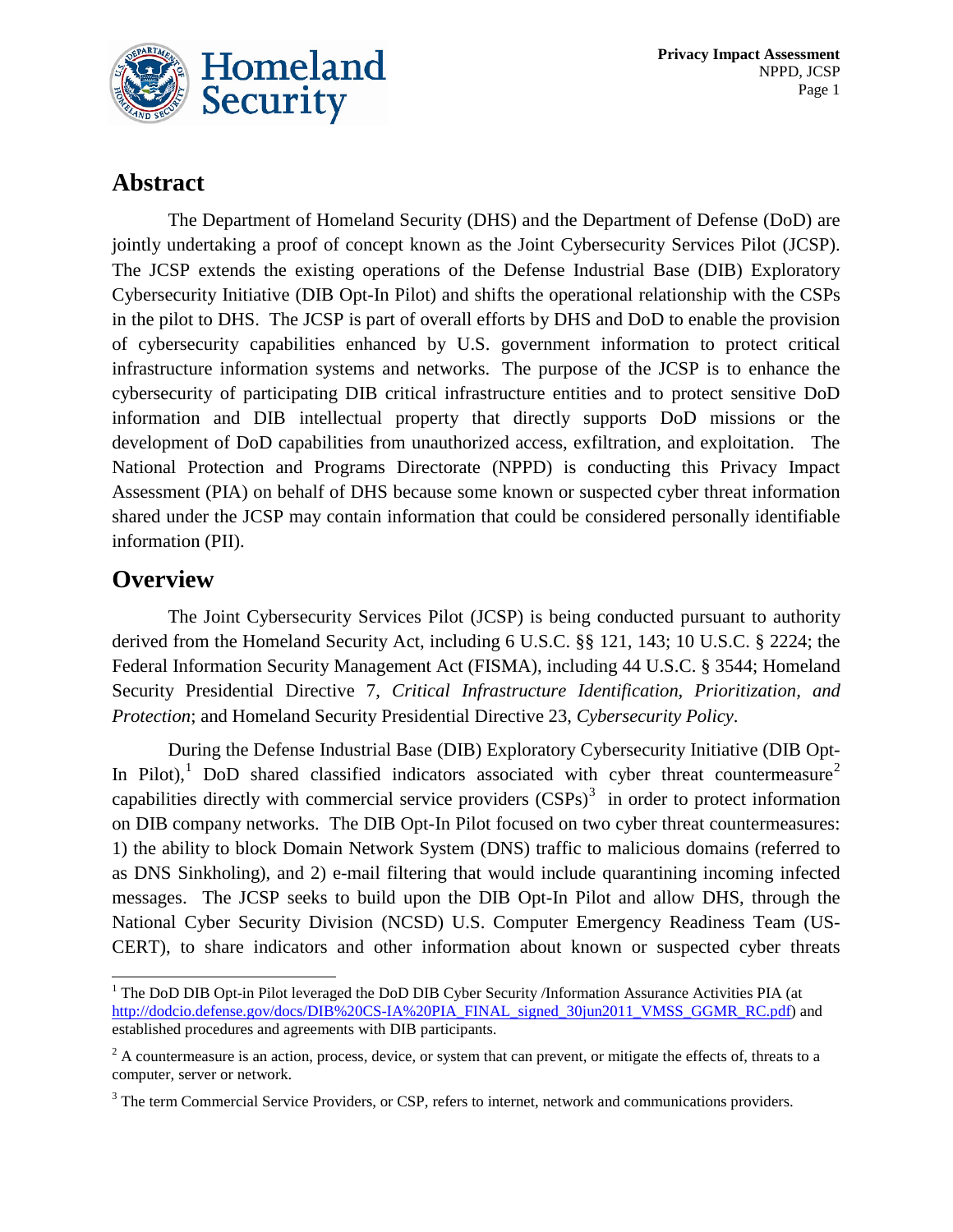

directly with CSPs to enhance the protection of JCSP participants, including certain DIB companies and any participating federal agencies.

Indicators of Known or Suspected Cyber Threats

As part of its mission to promote the protection of cyber infrastructure, NCSD, through the US-CERT, collects information that is specific to identifying known or suspected cyber threats from a number of sources. These "indicators" can be used to create intrusion detection signatures or other means of detecting and mitigating cyber threats. Sources for indicators may include individuals with expertise, domestic and international private sector organizations, and international, federal or state agencies with a vested interest in promoting cybersecurity. Indicators about known or suspected cyber threats may also be collected from EINSTEIN<sup>[4](#page-2-0)</sup> sensors placed on federal agency network collection points.<sup>[5](#page-2-1)</sup>

US-CERT typically characterizes these indicators into five categories:

- 1) IP addresses;
- 2) Domains;
- 3) E-mail headers;
- 4) Files; and
- 5) Strings

Each category of indicators contains specific features or characteristics. For instance:

- IP and Domain Indicators can contain the associated port, WHOIS<sup>[6](#page-2-2)</sup> information, and Uniform Resource Identifiers<sup>[7](#page-2-3)</sup> (URI);
- E-mail Indicators can contain message attributes such as the sent date, subject, links, attachments, sender's name and sender's e-mail address;
- File Indicators can contain information on malicious software (malware) that is designed specifically to damage or disrupt a computer system, such as the file's size, hash values, and behavior; and

<span id="page-2-0"></span> <sup>4</sup> Privacy Impact Assessments for DHS cybersecurity programs, including EINSTEIN can be found at http://www.dhs.gov/files/publications/editorial\_0514.shtm#4.

<span id="page-2-1"></span><sup>&</sup>lt;sup>5</sup> These sensors capture flow records that identify the Internet Protocol (IP) address of the computer that connects to the federal system, the port the source uses to communicate, the time the communication occurred, the federal destination IP address, the protocol used to communicate, and the destination port.

<span id="page-2-2"></span><sup>6</sup> WHOIS is a Transmission Control Protocol (TCP)-based transaction-oriented query/response protocol that is widely used to provide information services to Internet users. While originally used to provide "white pages" services and information about registered domain names, current deployments cover a much broader range of information services. The protocol delivers its content in a human-readable format. (http://www.ietf.org/rfc/rfc3912.txt)

<span id="page-2-3"></span> $<sup>7</sup>$  URI is the generic term for all types of names and addresses that refer to objects on the World Wide Web. A</sup> Uniform Resource Locator (URL) is one kind of URI.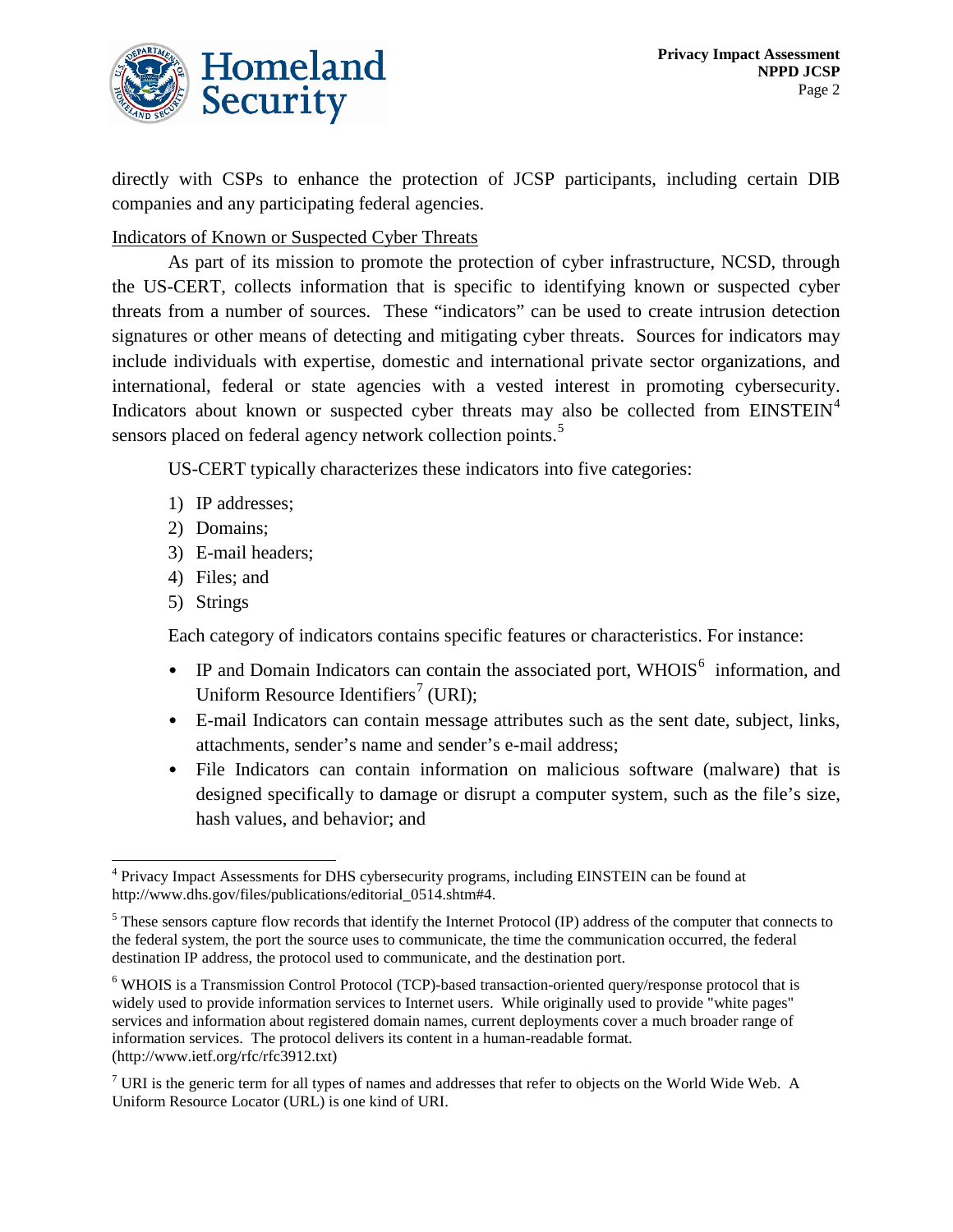

• String Indicators consist of persistent and unique identifiers specific to malicious activity.

NCSD is not a classification authority. Classification of identified indicators is dictated by its source, including the JCSP. However, the majority of information the US-CERT manages and analyzes is unclassified and therefore potentially available for dissemination to a large majority of its mission partners. Classified indicators are managed on secure media and only disseminated within those protected and authorized boundaries. The risk for PII is minimized because US-CERT operates with domain names and simple mail transfer protocol (SMTP) strings, neither of which includes PII.

Indicators can contain any of the above at varying levels of detail and one indicator can have a relationship with another indicator. For example: an e-mail can contain an attachment and that attachment can contain malware. These indicators whether separately or grouped together are referred to and submitted as "indicator reports." Indicator reports can be produced with any combination of indicators and can have either a single indicator or multiple types of indicators and multiple entries for each type therein. For example: a certain indicator report may contain one email, one file, and one domain; other indicator reports may contain four files, or two domains and three IP addresses.

#### Indicator Sharing Under the JCSP

As part of the JCSP, US-CERT shares indicators with CSPs through secure channels. The CSPs will configure the indicators into "signatures," which are machine-readable software code that enable automated detection of the known or suspected cyber threats associated with the indicator described above.

The JCSP will use the same two cyber threat countermeasures used in DoD's DIB Opt-in Pilot: 1) DNS Sinkholing and 2) email filtering that would include quarantining infected messages.

When CSPs implement a signature on behalf of a DIB company and that signature triggers an alert, the CSP notifies the participating DIB company in accordance with its commercial agreement and any applicable security requirements. The CSP may, with the permission of the participating DIB company, also provide some limited information about the incident to US-CERT sufficient to capture the fact of occurrence. US-CERT may share the fact of occurrence information with DoD pursuant to existing US-CERT procedures in an effort to increase DoD's understanding of the threats to their critical assets that reside within the DIB companies' networks and system. The CSPs may voluntarily choose to send US-CERT information related to cyber threat indicators or other possible known or suspected cyber threats.

When a CSP implements a signature on behalf of a participating federal civilian agency and that signature triggers an alert, the CSP reports both the fact of occurrence and the additional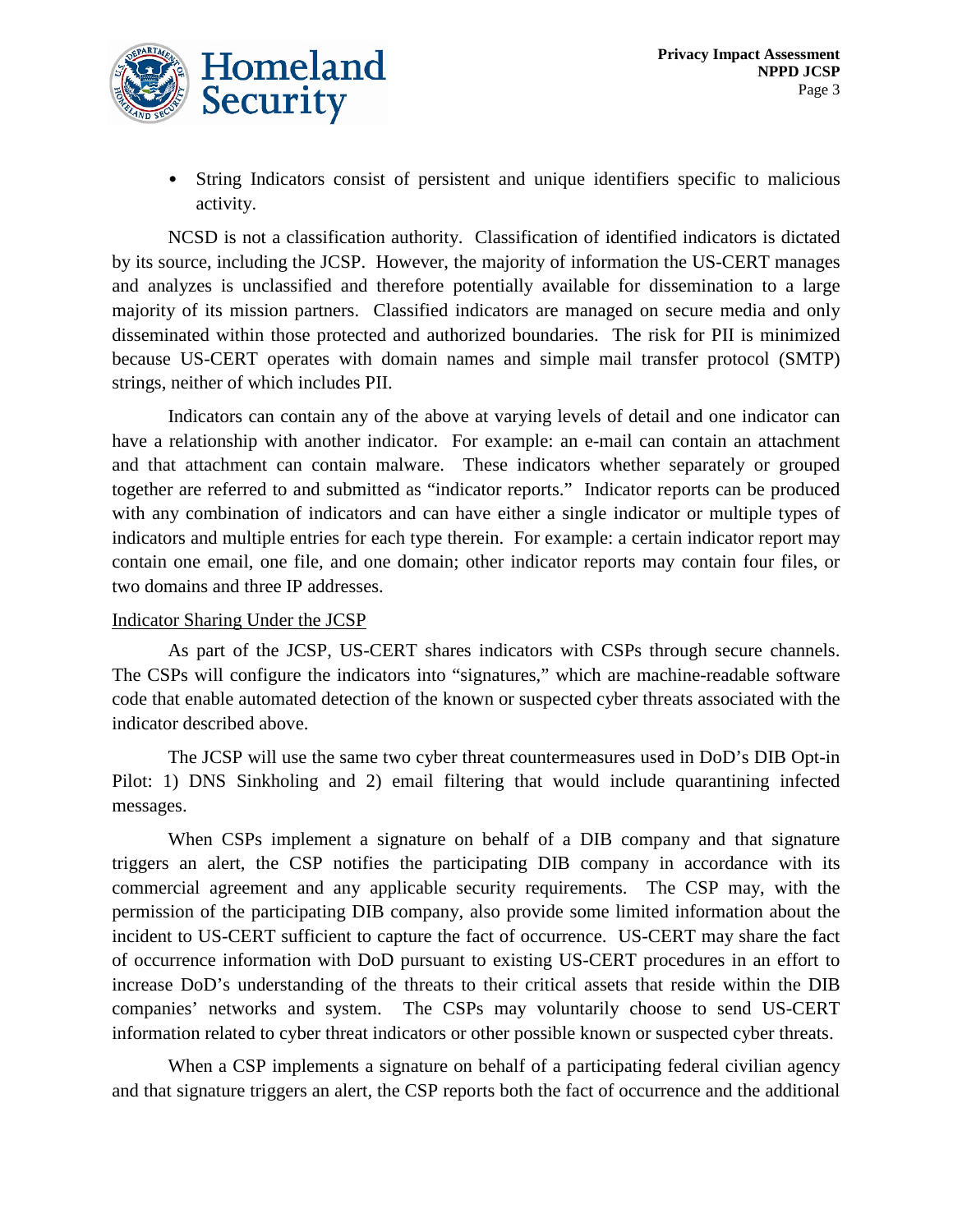

details regarding the incident. The nature of the reporting will be consistent with data collected and analyzed under the DHS EINSTEIN efforts and agency responsibilities under FISMA for securing federal agency information systems.

US-CERT will share information it receives under JCSP consistent with its existing policies and procedures, including to other U.S. government entities with cybersecurity responsibilities.

US-CERT maintains its information involved in JCSP in the National Cybersecurity Protection System (NCPS) Mission Operating Environment (MOE), a protected system on a protected network accessible to only authorized NCSD personnel with a need to know. JCSP participants and CSPs maintain information in accordance with information sharing agreements. At the end of JCSP, JCSP participants and CSPs must return all government furnished information or dispose of it in accordance with establishing information sharing agreements. They may also voluntarily provide NCSD with end-of-pilot lessons learned or other general feedback about JCSP technical or operational issues and solutions.

#### Privacy Considerations

The JCSP is a voluntary program based on mutual sharing of cybersecurity information between the U.S. government, service providers, and the organizations being protected by the CSPs. US-CERT provides cybersecurity indicators to CSPs for the purpose of enhancing the protection of JCSP participants. The CSPs, at the request of participants, in turn use such indicators to look for known or suspected cyber threats within JCSP Participant traffic. As part of the JCSP, CSPs may share summary information with US-CERT about the fact that known or suspected cyber threats were detected. This "fact of" information will not contain PII. When the JCSP ends and NCSD solicits feedback on the project, NCSD will not collect PII.

Participants in the JCSP have determined that their policies, practices, and activities related to the JCSP comply with applicable legal requirements and include measures that the participants determined are sufficient to ensure authorized user consent to the interception, monitoring, access, use and disclosure of electronic communications or data residing on or transiting their systems, including the disclosure of related information to the U.S. government.

Indicators of known or suspected cyber threats that are shared as part of the JCSP may contain information that could be considered PII, such as e-mail addresses and other information that might be included in the message header or subject line. This type of information would only be shared if it was reviewed and pre-determined to be an indicator of a known or suspected cyber threat. All information that could be considered PII is handled in accordance with existing US-CERT standard operating procedures (SOPs), which describe the necessary procedures, defines the terms and outlines roles and responsibilities.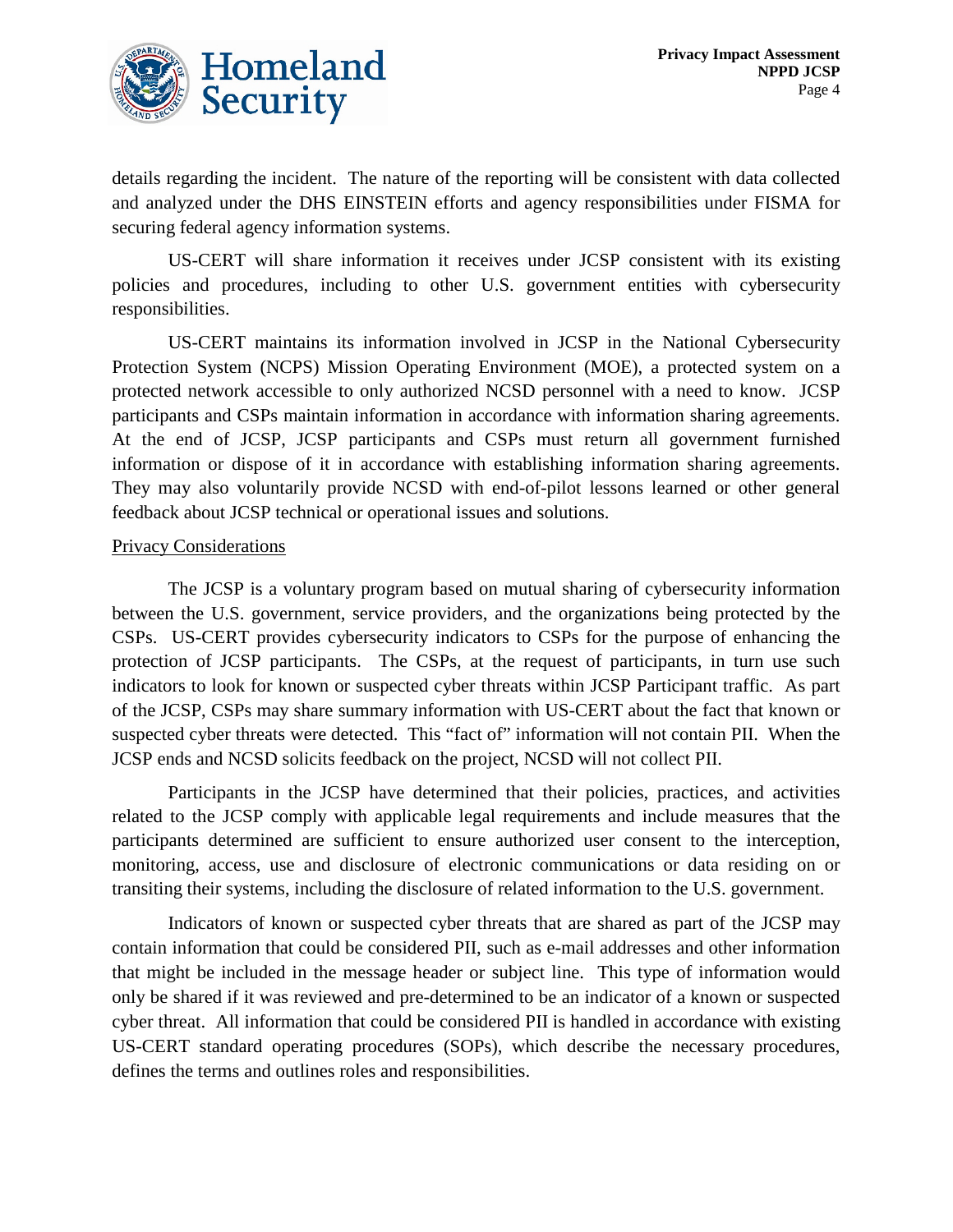

US-CERT collects contact information from representatives of the DIB companies, the CSPs, and federal agencies participating in the JCSP. This information is used by US-CERT during the pilot to verify any reported known or suspected cyber threats and to follow up for additional action that may be required regarding the particular cyber threats, or any other aspect of the operation of the pilot.

## **Section 1.0 Authorities and Other Requirements**

## **1.1 What specific legal authorities and/or agreements permit and define the collection of information by the project in question?**

The JCSP is being conducted pursuant to authority derived from the Homeland Security Act, including 6 U.S.C. §§ 121, 143; 10 U.S.C. § 2224; the Federal Information Security Management Act, including 44 U.S.C. § 3544; Homeland Security Presidential Directive 7, *Critical Infrastructure Identification, Prioritization, and Protection*; and Homeland Security Presidential Directive 23, *Cybersecurity Policy*. There are agreements in place between DHS and the CSPs as well as between DoD and participating DIB companies. The relationship between CSPs and participating entities will be governed through commercial transactions.

#### **1.2 What Privacy Act System of Records Notice(s) (SORN(s)) apply to the information?**

With regard to indicators or other information related to a known or suspected cyber threat, US-CERT does not maintain that information in a "system of record." As defined by the Privacy Act, a "system of records" is a group of any records under the control of any agency from which information is maintained and retrieved by a personal identifier. Only when there is actual retrieval of record by a personal identifier does the Privacy Act require a SORN. US-CERT does not retrieve this information by personal identifier, thus a SORN is not required for the JCSP.

US-CERT collects the contact information from representatives of the DIB companies, the CSPs, and federal agencies participating in the JCSP. This information is used by US-CERT during the pilot to verify any reported known or suspected cyber threats and to follow up for additional action that may be required regard the particular cyber threats, or any other aspect of the operation of the pilot. This collection of personal information is covered by the DHS systems of records titled, DHS/All- 002 Department of Homeland Security (DHS) Mailing and Other Lists System, November 25, 2008, 73 FR 71659.

## **1.3 Has a system security plan been completed for the information system(s) supporting the project?**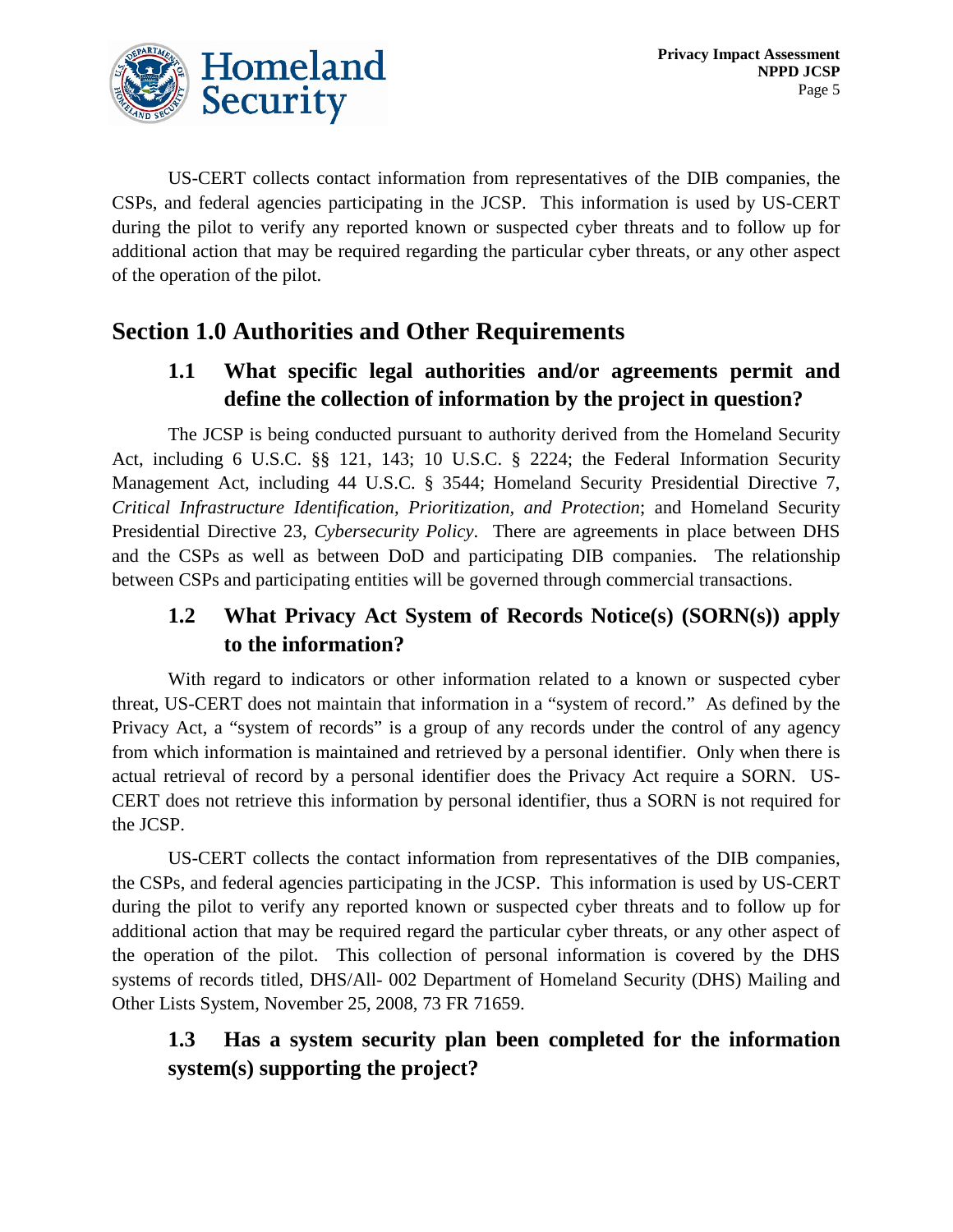

JCSP information will be stored in the NCPS MOE, which is the network designated to perform threat analysis and other functions. For the JCSP, US-CERT will share indicators of known or suspected cyber threats from the MOE with CSPs. The MOE received re-certification and accreditation on July 28, 2010, and is covered by the system security plan. The recertification is valid for three years.

### **1.4 Does a records retention schedule approved by the National Archives and Records Administration (NARA) exist?**

The Department is currently working with the NPPD Records Manager to develop a disposition schedule. Once completed, the schedule will be sent to the National Archives and Records Administration for approval.

**1.5 If the information is covered by the Paperwork Reduction Act (PRA), provide the OMB Control number and the agency number for the collection. If there are multiple forms, include a list in an appendix.** 

DHS is not using a form to collect the same information from 10 or more persons, therefore the PRA does not apply.

## **Section 2.0 Characterization of the Information**

## **2.1 Identify the information the project collects, uses, disseminates, or maintains.**

The JCSP is a voluntary program based on mutual sharing of indicators of known or suspected cyber threats and reporting of incidents of detected cyber threats. US-CERT provides indicators to CSPs for the purpose of enhancing the protection of JCSP participants. The CSPs, at the request of participants, in turn use such indicators to look for known or suspected cyber threats within the traffic to or from JCSP Participant computer networks. As part of the JCSP, the CSP may, with the permission of the participating DIB company, also provide some limited information about the incident to US-CERT sufficient to capture the fact of occurrence. This "fact of" reporting will not contain information that could be considered PII.

The following information that could be considered PII may be part of indicators shared through the JCSP: email address and information from and associated with email messages, as well as other information that could be contained in the message header, to/from free-flow text fields, or subject line from individuals using federal websites or JCSP participants' networks and systems. US-CERT will review all information it receives during the JCSP and only retain information that could be considered PII if that information is analytically relevant, otherwise, US-CERT will delete it.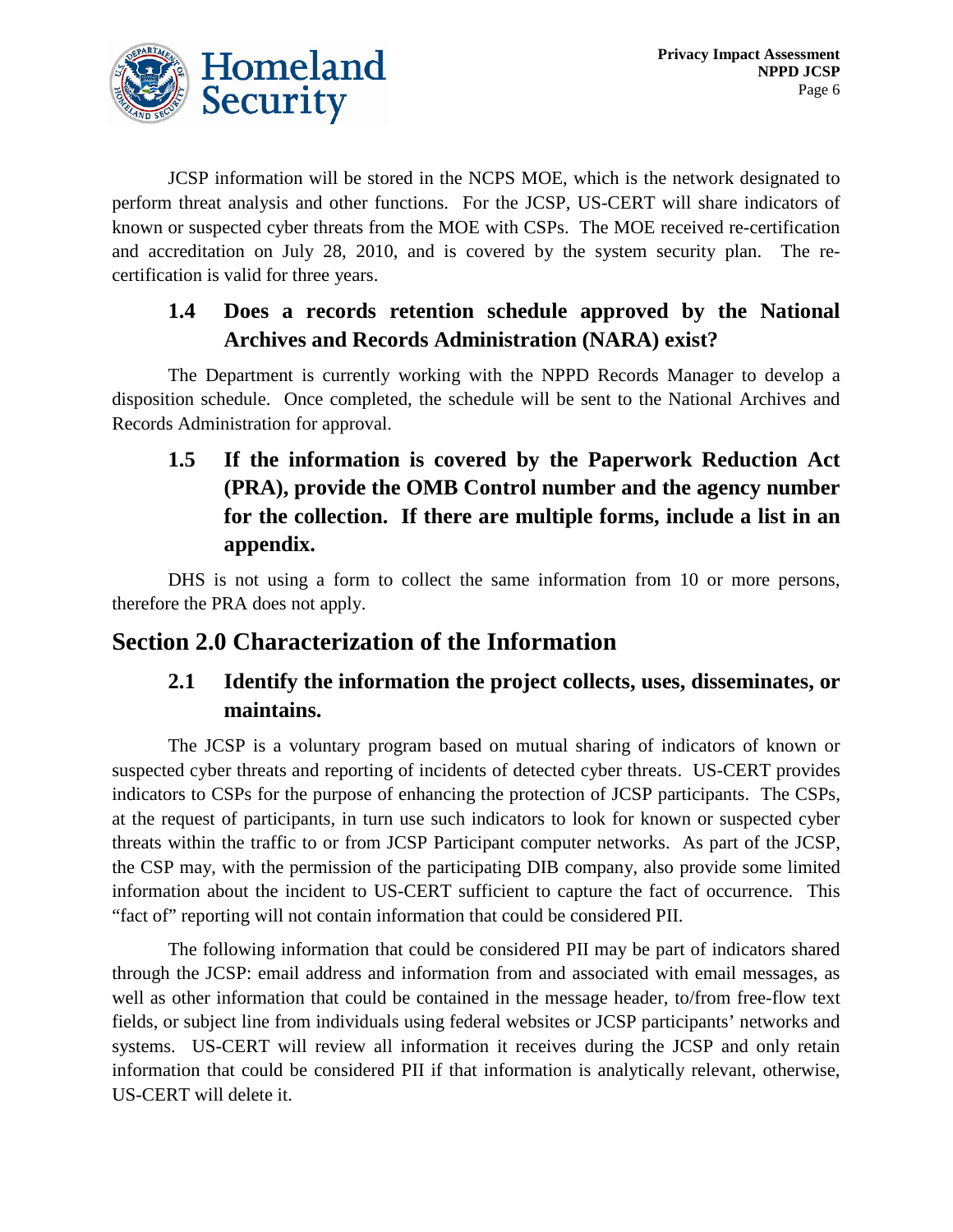

As part of the JCSP, US-CERT collects contact information from representatives of JCSP Participants, to include employee name, business address, business telephone number, and business email address. This information is used by US-CERT during the pilot to verify any reported known or suspected cyber threats and to follow up for additional action that may be required regarding the particular cyber threats, or any other aspect of the operation of the pilot.

## **2.2 What are the sources of the information and how is the information collected for the project?**

Indicators and other cyber threat related information are received by US-CERT from a number of sources including the following: analysis by US-CERT's operations teams; data submitted to US-CERT from other government departments and agencies; and reports received from mission and industry partners. Indicators can be parsed as received reports and submitted by analysts from US-CERT and other government departments/agencies or from information received by mission and industry partners, including the EINSTEIN efforts. The JCSP will also allow US-CERT to accept indicators from DoD and provide cyber indicators and alerting information back to DoD.

## **2.3 Does the project use information from commercial sources or publicly available data? If so, explain why and how this information is used.**

US-CERT can use information from a range of sources, including commercial sources and publicly available data on cybersecurity threats. As an example, indicator information obtained from WHOIS can be used to help resolve cybersecurity-related threats and for historical reference of similar threats.

#### **2.4 Discuss how accuracy of the data is ensured.**

Both classified and unclassified indicators are vetted through trusted and validated sources, using unclassified references for indicators whenever possible. The indicators are tested for false positive and false negative results in a pre-staged, EINSTEIN test sensor before they are provided to the CSPs. Further, additional testing is performed in the production environment to test for true positive and true negative results.

#### **2.5 Privacy Impact Analysis: Related to Characterization of the Information**

**Privacy Risk**: There is a risk that information that could be considered PII is included in an indicator when that information does not add any value to the prevention of a known or suspected cyber threat.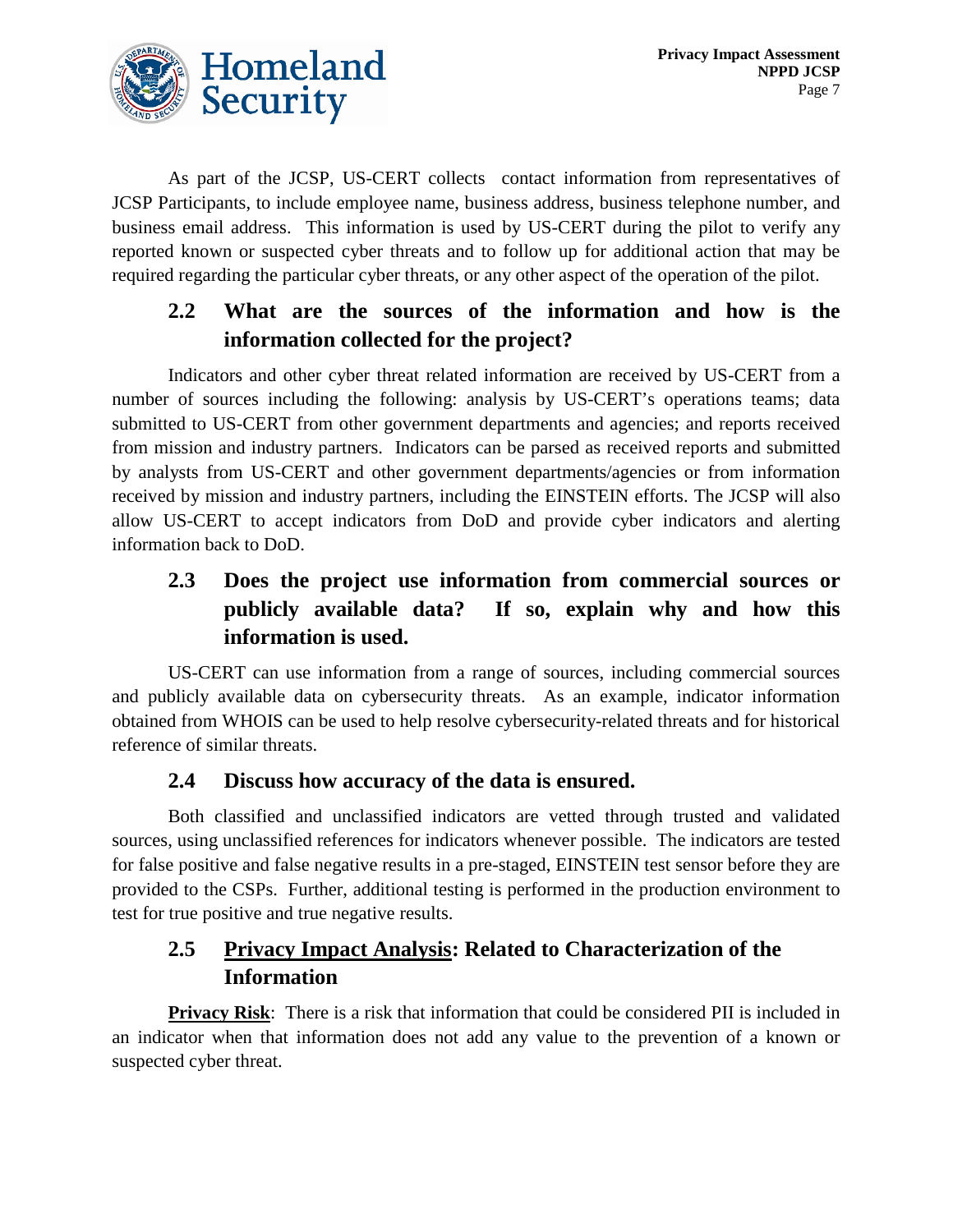**Mitigation:** US-CERT only collects data that is necessary to accomplish its mission; cyber threat (i.e., indicator) information may include IP and host addresses and flow data, and any actions taken.

Analysts attempt to confirm the integrity of the data received. Only information determined to be directly relevant and necessary to accomplish the specific purposes of the program will be retained, otherwise, the data is deleted.

US-CERT will conduct periodic reviews on cyber indicators to ensure all standards and responsibilities are met.

**Privacy Risk:** There is a risk that the indicator does not meet the US-CERT standards of quality or applicability and is shared to the detriment of individuals who communicate electronically with the users' organizations or agency.

**Mitigation** : US-CERT has established a process by which only trained and authorized users have access to the indicators. Users must abide by specific rules of behaviors and responsibilities with regard to access and to the quality of the data in NCPS systems. US-CERT analysts conduct analysis on all cyber threats received. If information submitted contains information that could be considered PII, the analyst must determine if that information is related to the cyber threat. If the information is not related to the cyber threat, it is deleted.

## **Section 3.0 Uses of the Information**

#### **3.1 Describe how and why the project uses the information.**

The JCSP is a voluntary program based on mutual sharing of information. US-CERT provides indicators of known or suspected cyber threats to CSPs for the purpose of enhancing the protecting of JCSP participants. The CSPs, at the request of participants, in turn use such indicators to look for known or suspected cyber threats in the traffic to or from the JCSP Participant's network. As part of the JCSP, the CSP may, with the permission of the participating DIB company, also provide some limited information about the incident to US-CERT sufficient to capture the fact of occurrence. This information will not contain information that could be considered PII.

## **3.2 Does the project use technology to conduct electronic searches, queries, or analyses in an electronic database to discover or locate a predictive pattern or an anomaly? If so, state how DHS plans to use such results.**

No; the JCSP does not use technology to conduct electronic searches, queries, or analyses in an electronic database to discover or locate a predictive pattern or an anomaly.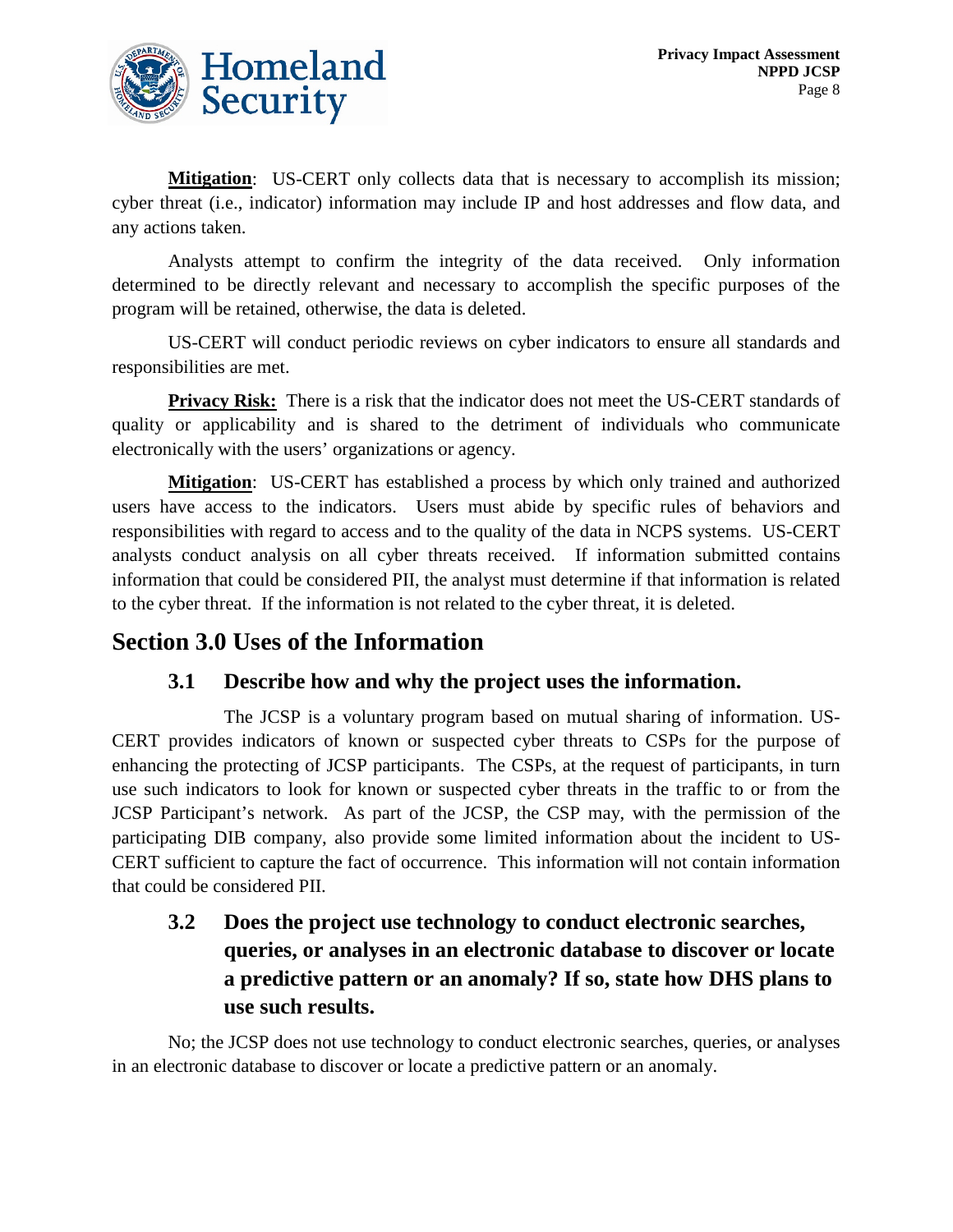

## **3.3 Are there other components with assigned roles and responsibilities within the system?**

There are no other components with assigned roles and responsibilities within the JCSP.

#### **3.4 Privacy Impact Analysis: Related to the Uses of Information**

**Privacy Risk:** There is a privacy risk that PII inadvertently obtained will not be properly protected and will be disseminated to other entities with a potential to lead to unauthorized use of the PII.

**Mitigation:** DHS will not directly receive PII from the CSP and would only receive PII from the participating entities if those entities share it in connection with a known or suspected cyber threat. Aspects of the JCSP are governed by information sharing agreements, internal US-CERT SOPs, and this PIA, which covers the uses of government furnished information, including indicators, collected or maintained.

In addition, DIB companies are bound by established information sharing agreements, or contractual relationships established between the DIB companies and their respective CSPs.

US-CERT analysts supporting the JCSP are trained on both DHS and US-CERT specific privacy protection procedures. Analysts, administrators and information assurance personnel receive training upon hire, and are required to take refresher training each year on Security Education and Awareness Training (SEAT). In addition, US-CERT maintains SOPs which describe necessary procedures, defines the terms and outlines roles and responsibilities for handling PII.

In addition, access to US-CERT systems is restricted to individuals with demonstrated need for access, and such access must be approved by the supervisor as well as the NCSD Information System Security Officer. Users must sign Rules of Behavior which identify the need to protect PII prior to gaining access. Access is only available via two factor authentication. Users' actions are logged and they are aware of that condition. Failure to abide by the Rules of Behavior may result in disciplinary measures and potential termination of employment.

## **Section 4.0 Notice**

## **4.1 How does the project provide individuals notice prior to the collection of information? If notice is not provided, explain why not.**

This PIA serves as notice of the JCSP. Notice is also provided through DoD's published PIA on DoD's DIB Cyber Security and Information Assurance program, which the DoD DIB Opt-in Pilot leveraged. This PIA covers the JCSP overall pilot process and previously published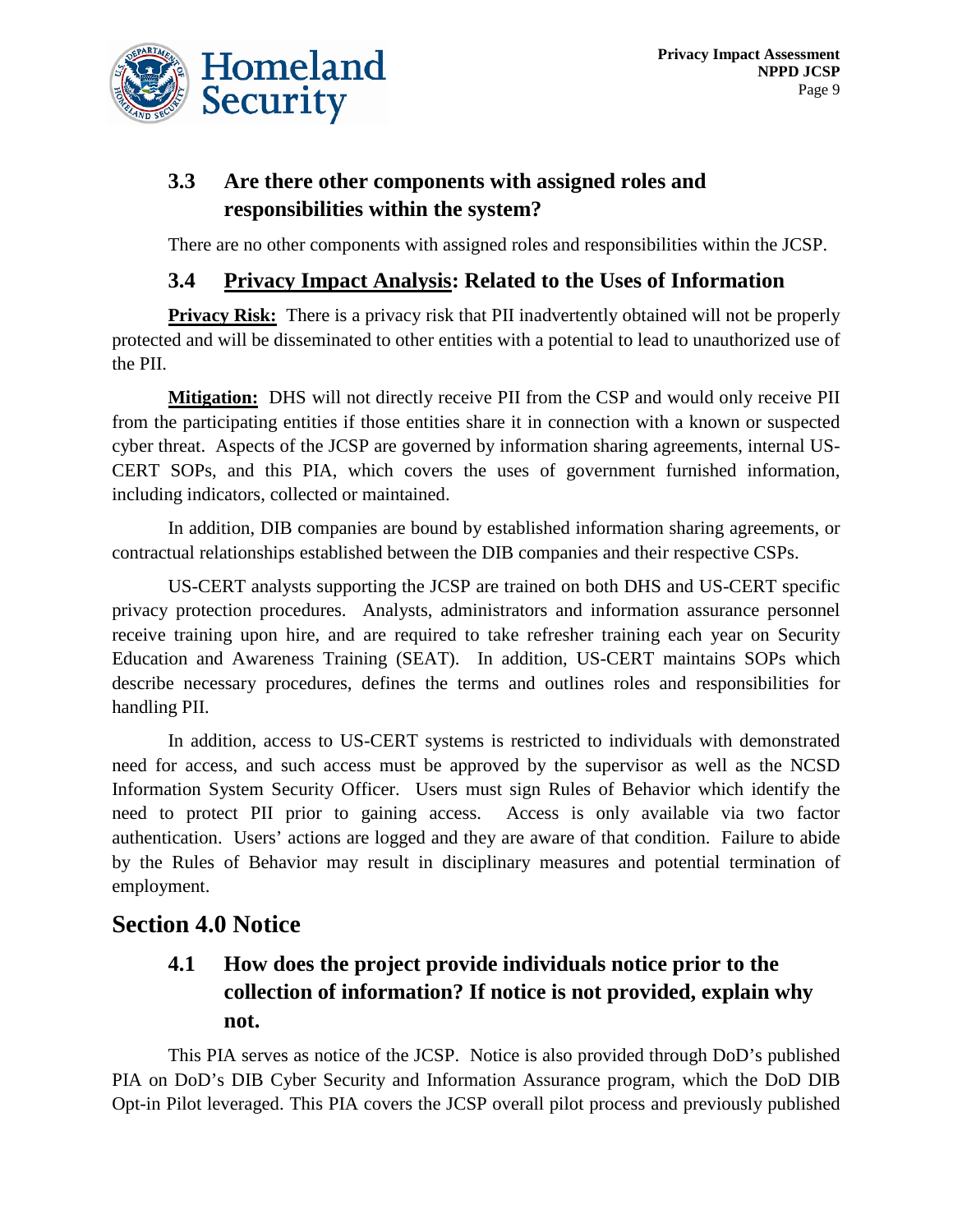

PIAs that support the overall US-CERT program. All DHS cybersecurity PIAs as well as other information on federal government cybersecurity programs and protections are available on the DHS Privacy Office cybersecurity webpage.

Participants in the JCSP have determined that their policies, practices, and activities related to the JCSP comply with applicable legal requirements and include measures that the participants determined are sufficient to ensure authorized user consent to the interception, monitoring, access, use and disclosure of electronic communications or data residing on or transiting their systems, including the disclosure of related information to the U.S. government.

#### **4.2 What opportunities are available for individuals to consent to uses, decline to provide information, or opt out of the project?**

Federal agencies are required to post notices on their websites as well as at other major points of entry that computer security information is being collected and their system monitored. Furthermore, users of federal computer systems are provided with logon banners and sign user agreements that specifically notify them of the computer network monitoring. Users have the opportunity to read these notices and can then decide if they wish to use the system or not, and decide what information they want to transmit.

Participants in the JCSP have determined that their policies, practices, and activities related to the JCSP comply with applicable legal requirements and include measures that the participants determined are sufficient to ensure authorized user consent to the interception, monitoring, access, use and disclosure of electronic communications or data residing on or transiting their systems, including the disclosure of related information to the U.S. government.

#### **4.3 Privacy Impact Analysis: Related to Notice**

**Privacy Risk:** There is a privacy risk that an individual may choose to not read a notice or banner provided or be aware of the information collection.

**Mitigation:** Participants in the JCSP have determined that their policies, practices, and activities related to the JCSP comply with applicable legal requirements and include measures that the participants determined are sufficient to ensure authorized user consent to the interception, monitoring, access, use and disclosure of electronic communications or data residing on or transiting their systems, including the disclosure of related information to the U.S. government. Users of federal systems have also been provided notice of, and consented to, network security activities including the potential collection of their communications.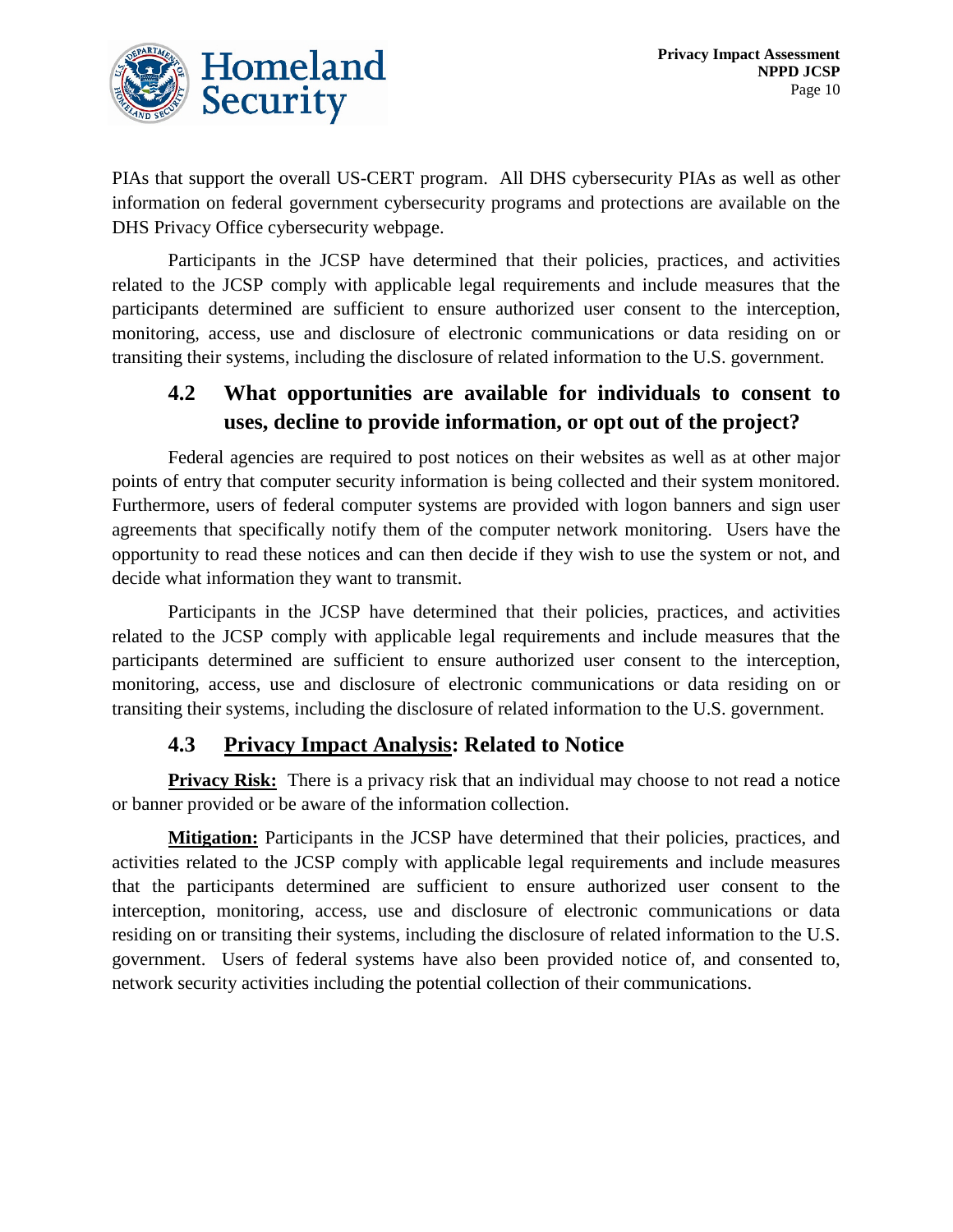

## **Section 5.0 Data Retention by the Project**

#### **5.1 Explain how long and for what reason the information is retained.**

DHS is currently working to determine the appropriate length of time for cyber indicators and related information, including PII identified as related to malicious activity to be retained and stored.

The Department is currently working with the NPPD Records Manager to develop a disposition schedule. Once completed, the schedule will be sent to the National Archives and Records Administration for approval.

#### **5.2 Privacy Impact Analysis: Related to Retention**

**Privacy Risk**: There is a risk that PII may be retained beyond what is necessary to appropriately analyze or address a cyber threat or investigation. Additional risks may exist if necessary and appropriate PII is either prematurely deleted or not retained and is pertinent to a cyber threat or investigation.

**Mitigation:** DHS is currently working to determine the appropriate length of time for cyber indicators and related information, including PII identified as related to malicious activity to be retained and stored.

US-CERT analysts will only retain indicators associated with known or suspected cyber threats, reports and other products generated as a result of known or suspected cyber threats. JCSP information will be stored in the NCPS MOE, a protected system on a protected network accessible to only authorized NCSD personnel with a need to know the information. In the event information collected does contain PII but it is judged irrelevant to the cyber threat, the PII is deleted in accordance with US-CERT SOPs.

US-CERT maintains SOPs which describe the necessary procedures, defines the terms and outlines roles and responsibilities.

## **Section 6.0 Information Sharing**

## **6.1 Is information shared outside of DHS as part of the normal agency operations? If so, identify the organization(s) and how the information is accessed and how it is to be used.**

Under the JCSP, US-CERT shares indicators with CSPs and DoD for the purpose of enhancing the protection of JCSP participants. The sharing of information between the parties is accomplished through secure communication. Only those individuals that maintain appropriate security clearances and have completed the appropriate training will be granted access to the information.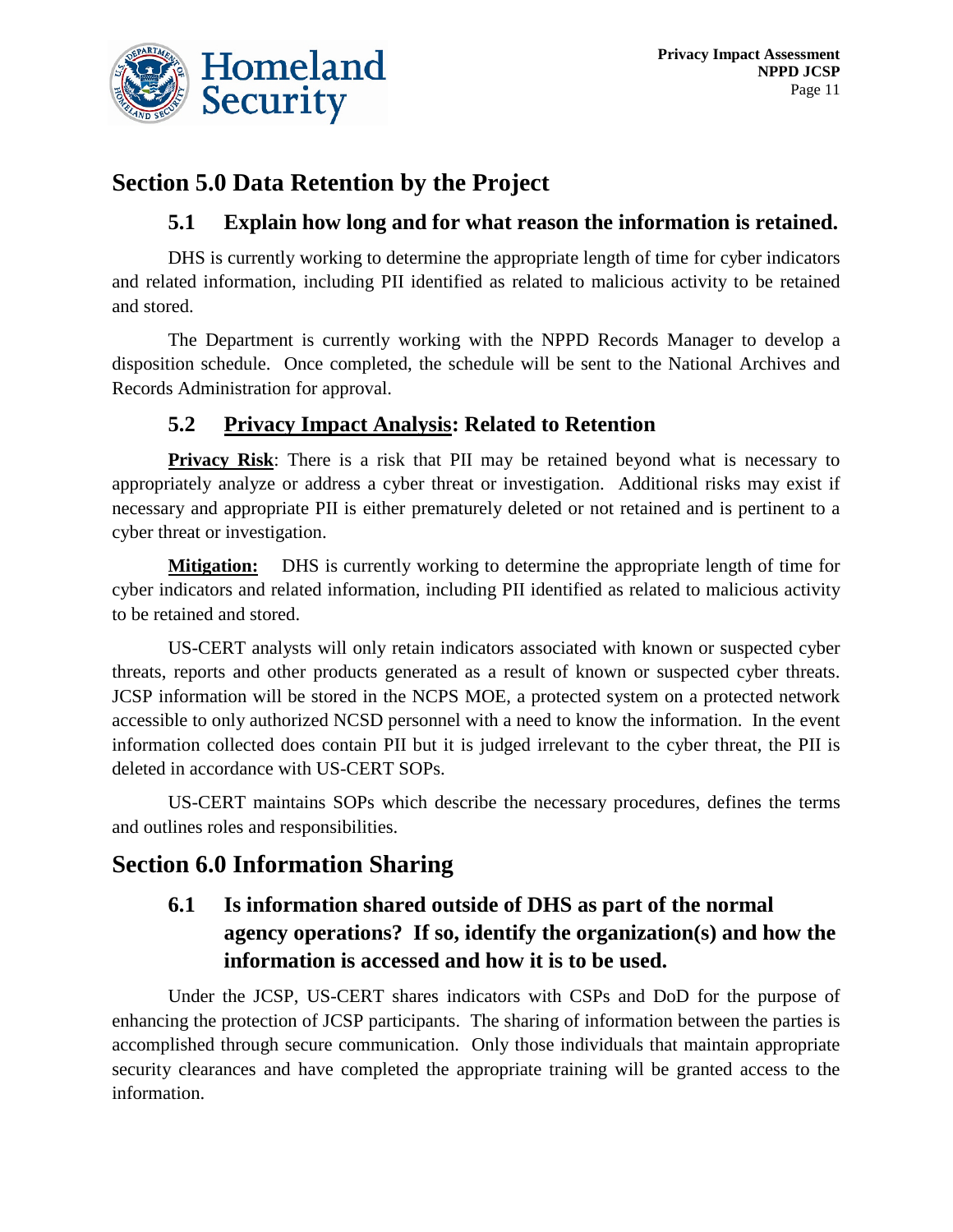

Contact information from representatives of the DIB companies, the CSPs, and the participating federal agencies will not be shared outside of normal agency or JCSP operations.

#### **6.2 Describe how the external sharing noted in 6.1 is compatible with the SORN noted in 1.2.**

Collection of personal information described in 6.1 is covered by the DHS systems of records titled, DHS/All-002 Department of Homeland Security (DHS) Mailing and Other Lists System, November 25, 2008, 73 FR 71659. DHS will share this data in a manner that is compatible with the purpose of this systems of records notice.

#### **6.3 Does the project place limitations on re-dissemination?**

US-CERT is not prohibited from using or disseminating additional cyber threat indicators, including additional IP addresses or domain names, derived from cybersecurity incident information as long as such indicators do not identify the source of such information and are not otherwise attributable to JCSP Participants.

DIB companies are bound by established information sharing agreements or contractual relationships established between the DIB companies and their respective CSPs.

## **6.4 Describe how the project maintains a record of any disclosures outside of the Department.**

As a general rule, US-CERT provides cyber-related information to the public, federal departments/agencies, state, local, tribal and international entities through a variety of products, many of which are available on the US-CERT.gov website. No formal report contains PII. Each report is numbered and catalogued and references exist in all products (including those associated with indicators shared through the JCSP) to tie back to a single incident or series of incidents which precipitated the product itself.

In the event that PII must be released, it is released with the written approval of the NCSD Director after consultation with the SOPs.

#### **6.5 Privacy Impact Analysis: Related to Information Sharing**

**Privacy Risk:** There is a privacy risk that US-CERT may share indicators with CSPs that contain PII that is not associated with a known or suspected cyber threat.

**Mitigation:** The risk of unauthorized disclosure is mitigated through various means, including US-CERT standard operating procedures. US-CERT SOPs provide procedures for removing unnecessary PII, encrypting certain information, and marking and handling of PII data collected.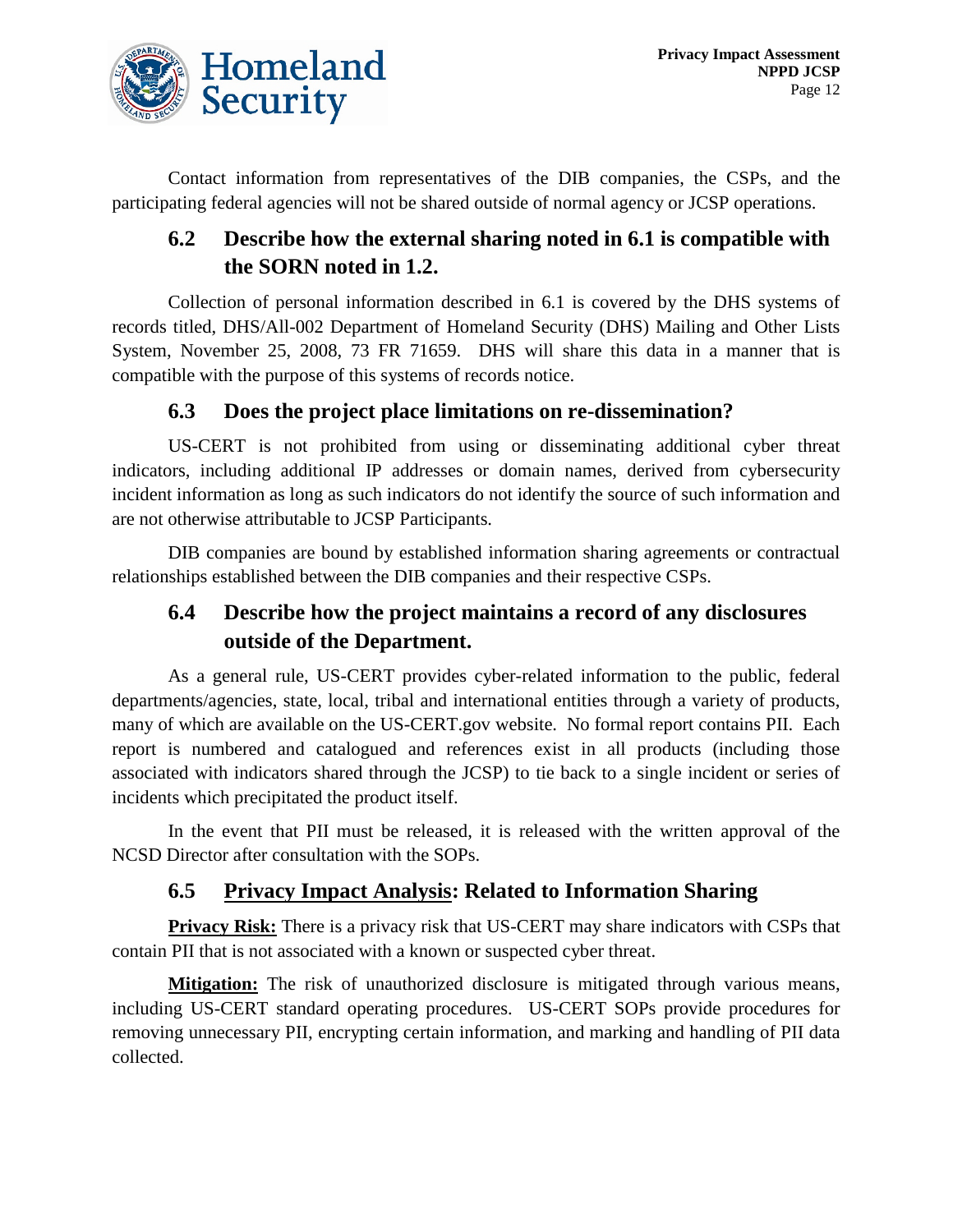

## **Section 7.0 Redress**

## **7.1 What are the procedures that allow individuals to access their information?**

Individuals seeking access to any record containing information that is part of a DHS system of records, or seeking to amend the accuracy of its content may submit a Freedom of Information Act (FOIA) or Privacy Act (PA) request to the DHS/NPPD FOIA Officer at 245 Murray Lane SW, Washington, D.C. 20528-0380. Individuals may obtain directions on how to submit a FOIA/PA request at http://www.dhs.gov/xfoia/editorial\_0316.shtm. Given the nature of some information in the US-CERT systems, DHS may not always permit the individual to gain access to or request amendment of his or her record.

## **7.2 What procedures are in place to allow the subject individual to correct inaccurate or erroneous information?**

There are no separate procedures for individual correction of indicators since the information generated is an exact copy of computer network traffic.

JCSP Participants seeking to correct contact information collected by US-CERT during the JCSP may contact US-CERT operations directly or submit a written request to DHS/NPPD FOIA Officer at 245 Murray Lane SW, Washington, D.C. 20528-0380, to have their inaccurate or erroneous PII corrected. See additional information in Section 7.1.

## **7.3 How does the project notify individuals about the procedures for correcting their information?**

As part the normal US-CERT operations, US-CERT provides notice about procedures for correcting PII to those individuals that submit information regarding a suspected or known cyber threat through the applicable SORN, this PIA and related US-CERT PIAs.

An individual can submit a written request to DHS/NPPD FOIA Officer at 245 Murray Lane SW, Washington, D.C. 20528-0380, to have their inaccurate or erroneous PII corrected. See additional information in Section 7.1.

#### **7.4 Privacy Impact Analysis: Related to Redress**

There are no redress procedures beyond those described above and afforded under the Privacy Act and FOIA.

## **Section 8.0 Auditing and Accountability**

**8.1 How does the project ensure that the information is used in accordance with stated practices in this PIA?**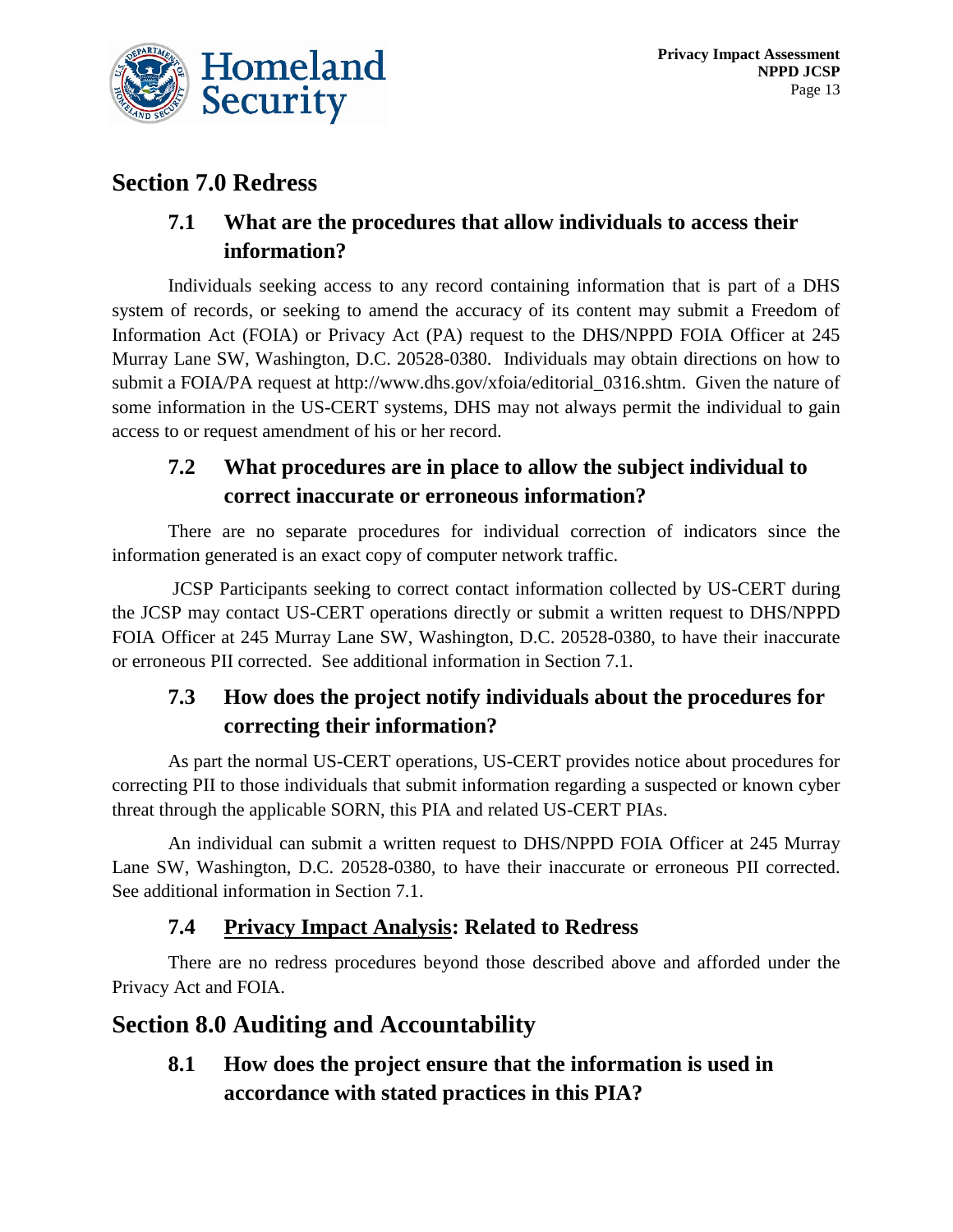

The US-CERT Oversight and Compliance Officer ensures adequate guidelines and procedures are in place and that all US-CERT personnel working in support of the JCSP are familiar with, understand and adhere to those guidelines. The US-CERT Oversight and Compliance Officer conducts quarterly internal reviews to evaluate the program and assess its compliance with applicable guidelines, procedures, and applicable laws and regulations.

## **8.2 Describe what privacy training is provided to users either generally or specifically relevant to the project.**

Access to US-CERT systems is restricted to individuals with demonstrated need for access, and such access must be approved by the supervisor as well as the NCSD ISSO. Users must sign Rules of Behavior which identify the need to protect PII prior to gaining access. Access is only available via two factor authentication. All users are trained to protect privacy information. Their actions are logged, and they are aware of that condition. Failure to abide by the Rules of Behavior may result in disciplinary measures and potential termination of employment.

All DHS employees are required to complete annual Privacy Awareness Training. When each DHS employee completes the training, it is recorded in the employee's file online. NPPD employees are also required to complete annual Security Education and Awareness Training (SEAT). In addition, US‐CERT analysts and other persons who might come into contact with sensor or other data receive annual training on privacy, legal, and policy issues specifically related to US-CERT operations. This training includes how to address privacy during the development of new signatures, how to generate a report that minimizes the privacy impact, and how to report when a signature seems to be collecting more network traffic than is directly required to analyze the malicious activity.

In addition NCSD is in the process of developing JCSP training specifically for analysts supporting on the pilot.

## **8.3 What procedures are in place to determine which users may access the information and how does the project determine who has access?**

Users must obtain a favorable DHS suitability determination<sup>[8](#page-14-0)</sup> prior to acquiring access to all DHS systems. All users supporting the JCSP have a valid requirement to access the systems and only the type of access required to meet their professional responsibilities. Access is based

<span id="page-14-0"></span><sup>&</sup>lt;sup>8</sup> The suitability determination is a process that evaluates a federal or contractor employees' personal conduct throughout their careers. Suitability refers to fitness for employment or continued employment referring to identifiable character traits and past conduct that is sufficient to determine whether or not an individual is likely to carry out the duties of the position with efficiency, effectiveness, and in the best interests of the agency.